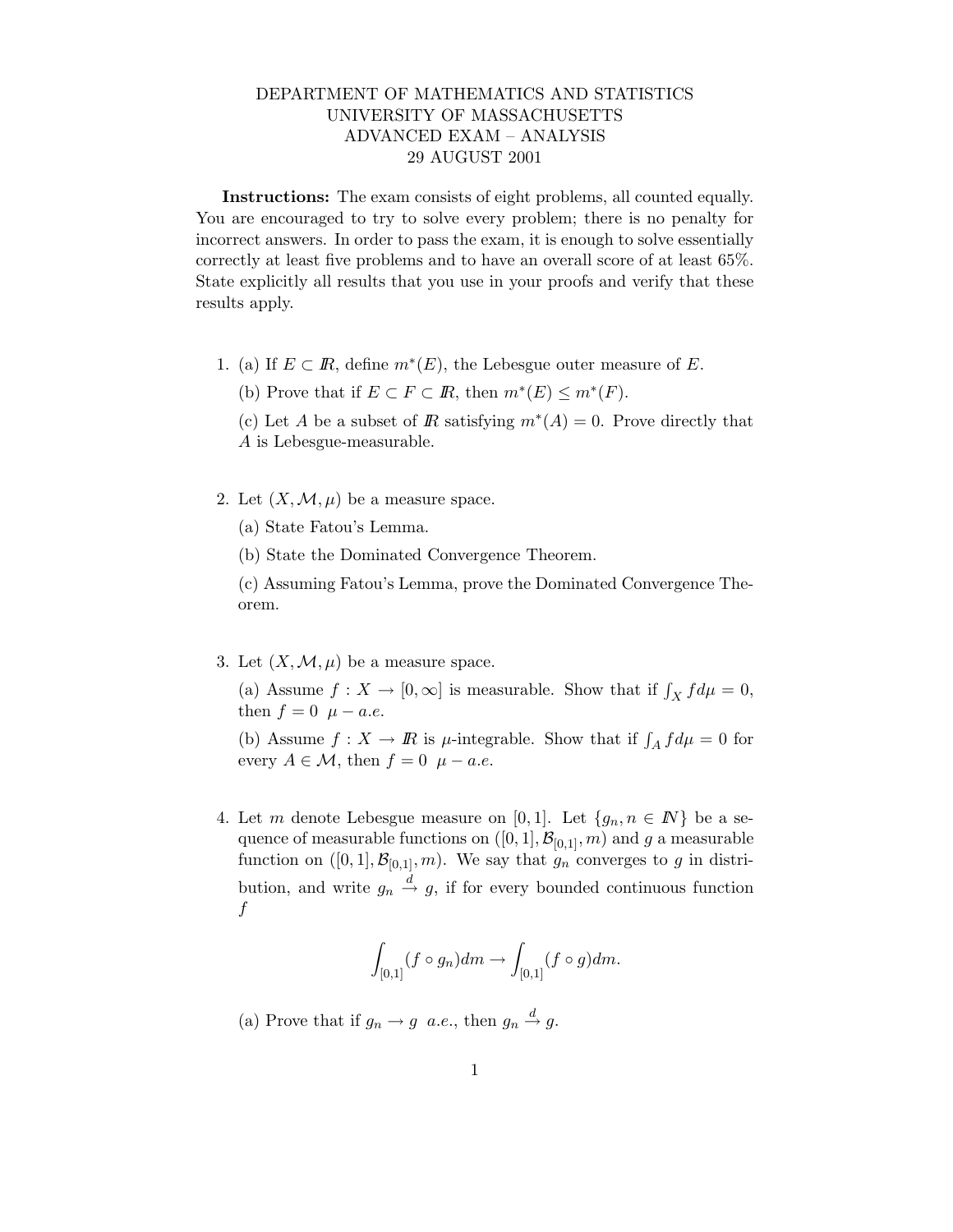(b) Assume that there exists  $M < \infty$  such that  $|g_n| \leq M$  for all  $n \in \mathbb{N}$ and  $|g| \leq M$ . Prove that if  $g_n \to g$  in measure, then  $g_n \stackrel{d}{\to} g$ . (**Hint.** A bounded continuous function f is uniformly continuous on  $[-M, M]$ .

- 5. Let F be an absolutely continuous function on  $[a, b]$ .
	- (a) In what sense does the derivative of  $F$  exist?
	- (b) Define

$$
\overline{F} = \frac{1}{b-a} \int_a^b F(y) dy.
$$

Show there is a constant  $C$  independent of  $F$  such that

$$
\int_a^b |F(x) - \overline{F}| dx \le C \int_a^b |F'(x)| dx.
$$

- 6. Let H be a Hilbert space with inner product  $\langle \cdot, \cdot \rangle$  and norm  $\|\cdot\|$ and let  $\{v_n, n \in \mathbb{N}\}$  be an orthonormal basis of  $\mathcal{H}$ . For  $k \in \mathbb{N}$  define a linear operator  $P_k$  mapping H into H by  $P_k x = \sum$ k  $n=1$  $\langle x, v_n \rangle v_n$ .
	- (a) Calculate  $||P_k||$ .
	- (b) Prove that for any  $x \in \mathcal{H}$ ,  $P_k x \to x$  in  $\mathcal{H}$  as  $k \to \infty$ .

(c) Is the convergence in part (b) uniform over  $x \in \mathcal{H}$ ? Either prove or give a counterexample.

7. Let  $1 \leq p < \infty$ . For  $f \in L^p(\mathbf{T}), k \in \mathbb{Z}$  and  $N \in \mathbb{N}$  define

$$
\hat{f}(k) = \int_{\mathbf{T}} f(x)e^{-2\pi ikx} dx
$$

on the 1-dimensional torus  $\mathbf{T} = [0, 1)$  and define

$$
S_N(f)(x) = \sum_{k=-N}^{N} \hat{f}(k)e^{2\pi ikx}
$$

.